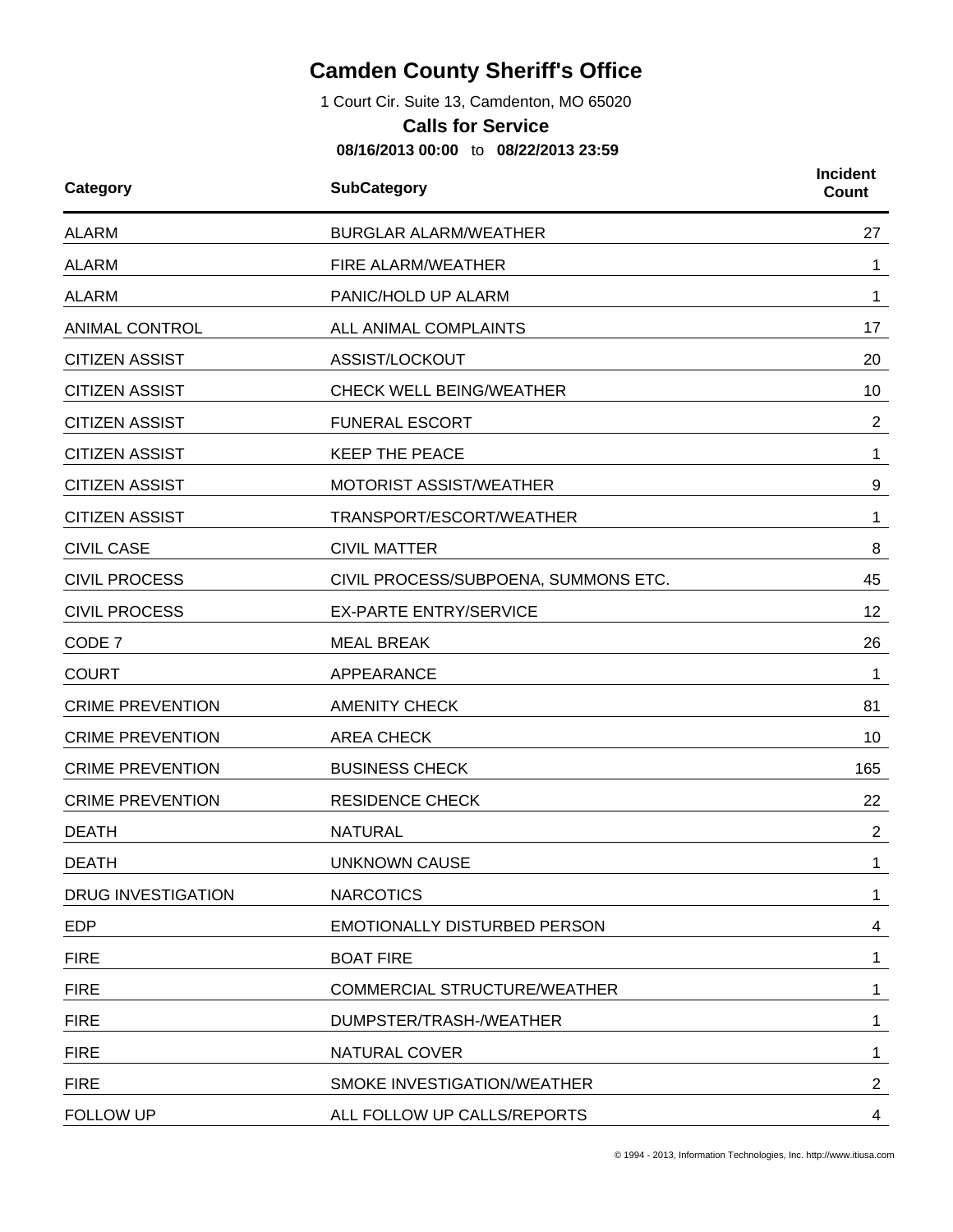| Category<br><b>SubCategory</b> |                                       | <b>Incident</b><br><b>Count</b> |  |
|--------------------------------|---------------------------------------|---------------------------------|--|
| <b>JAIL</b>                    | ALL JAIL INCIDENTS/ACTIVITIES         | 1                               |  |
| <b>JUVENILE</b>                | JUVENILE CALLS/COMPLAINTS             | 4                               |  |
| <b>JUVENILE</b>                | <b>RUNAWAYS</b>                       | 1                               |  |
| <b>MEDICAL</b>                 | <b>EMERGENCY CONDITION/WEATHER</b>    | 61                              |  |
| <b>MISC</b>                    | NON-INCIDENTS/TRAINING/REPORT WRITING | 30                              |  |
| <b>MVA</b>                     | INJURY/WEATHER                        | 9                               |  |
| <b>MVA</b>                     | NON-INJURY/WEATHER                    | 7                               |  |
| <b>NOISE COMPLAINT</b>         | <b>ALL TYPES</b>                      | 8                               |  |
| <b>OTHER</b>                   | UNCLASSIFIED CALLS                    | 3                               |  |
| <b>OUTSIDE AGENCY ASSIST</b>   | ASSISTING OTHER AGENCIES              | 21                              |  |
| <b>OUTSIDE AGENCY ASSIST</b>   | DFS INVEST ASSIST                     | 3                               |  |
| <b>PERSONS</b>                 | <b>ASSAULT</b>                        | 1                               |  |
| <b>PERSONS</b>                 | <b>DISTURBANCE</b>                    | 9                               |  |
| <b>PERSONS</b>                 | DOMESTIC VIOLENCE CALLS               | 14                              |  |
| <b>PERSONS</b>                 | <b>EX-PARTE VIOLATIONS</b>            | 1                               |  |
| <b>PERSONS</b>                 | <b>FIGHT IN PROGRESS</b>              | 1                               |  |
| <b>PERSONS</b>                 | <b>HARRASMENT</b>                     | 14                              |  |
| <b>PERSONS</b>                 | PEDESTRIAN CHECK                      | 15                              |  |
| <b>PERSONS</b>                 | <b>SEXUAL ASSAULT</b>                 | 1                               |  |
| <b>PRISONER</b>                | <b>TRANSPORT</b>                      | 14                              |  |
| <b>PROPERTY CRIMES</b>         | <b>BURGLARY</b>                       | 1                               |  |
| PROPERTY CRIMES                | LARCENY/STEALING                      | 14                              |  |
| PROPERTY CRIMES                | LOST/RECOVERED ITEMS                  | 1                               |  |
| <b>PROPERTY CRIMES</b>         | PROPERTY DAMAGE                       | 10                              |  |
| <b>PROPERTY CRIMES</b>         | <b>TRESPASSING</b>                    | 3                               |  |
| <b>SPECIAL DETAIL</b>          | <b>SPECIAL DETAIL</b>                 | 9                               |  |
| <b>SUSPICIOUS ACTIVITY</b>     | <b>ALL TYPES</b>                      | 43                              |  |
| <b>TRAFFIC</b>                 | ABANDONED VEHICLES/WEATHER            | 4                               |  |
| <b>TRAFFIC</b>                 | <b>C&amp;I DRIVING COMPLAINTS</b>     | 17                              |  |
| <b>TRAFFIC</b>                 | HWY WORK ZONE                         | 1                               |  |
| <b>TRAFFIC</b>                 | ROAD HAZARD/BLOCKED-/WEATHER          | 7                               |  |
| <b>TRAFFIC</b>                 | <b>TRAFFIC STOPS</b>                  | 256                             |  |
|                                |                                       |                                 |  |